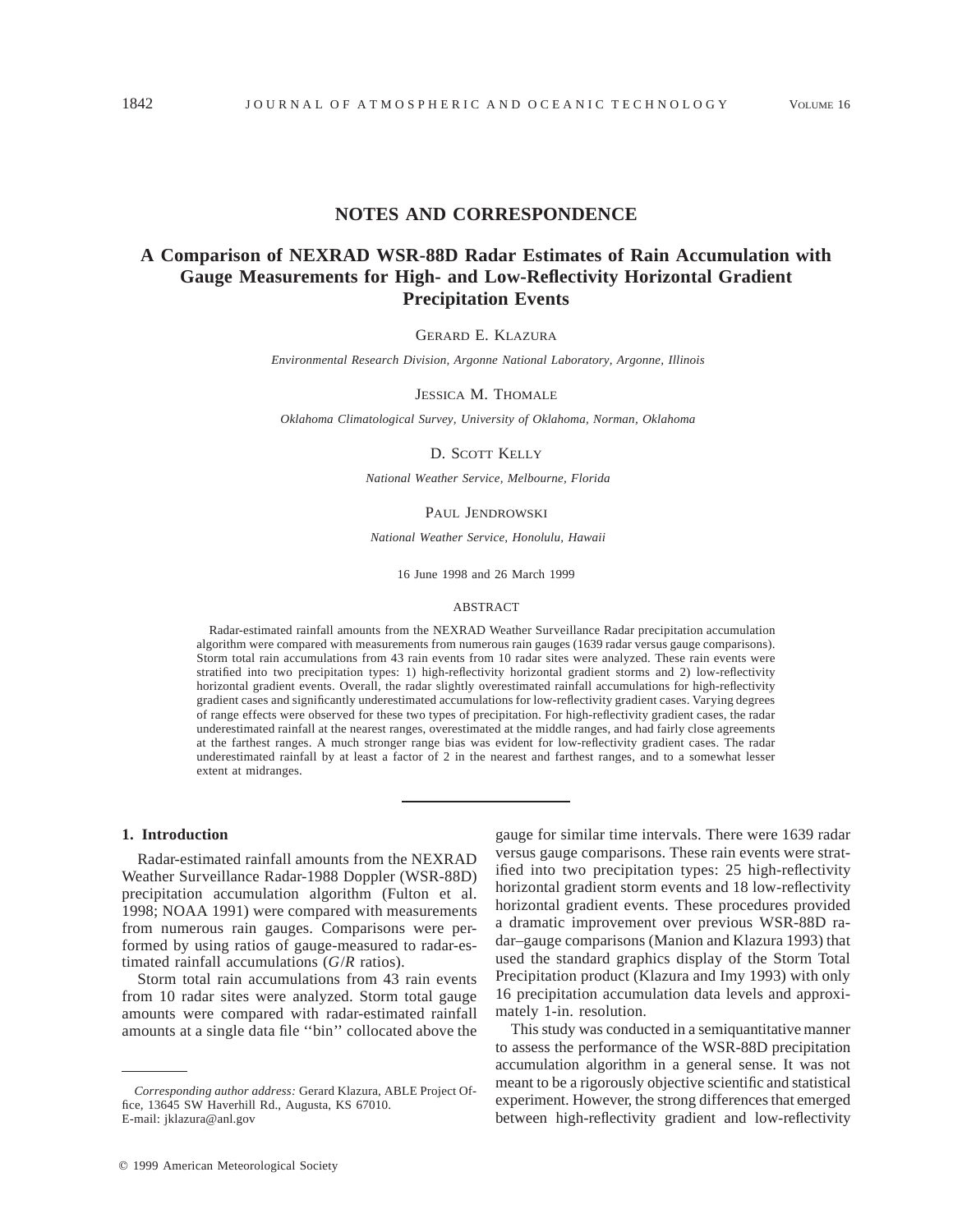TABLE 1. Listing of the sites and number of high-reflectivity gradient (HRG) and low-reflectivity gradient (LRG) cases used in analyses. The letters in parentheses are the station identifiers used in Tables 2 and 3.

|                   |       |            | Number of cases |
|-------------------|-------|------------|-----------------|
| <b>Sites</b>      |       | <b>HRG</b> | <b>LRG</b>      |
| Cleveland, OH     | (CLE) | 9          | 3               |
| Oklahoma City, OK | (OKC) |            | 5               |
| Boston, MA        | (BOS) |            | 4               |
| Atlanta, GA       | (ATL) |            | 3               |
| Chicago, IL       | (CHI) |            | 3               |
| Denver, CO        | (DEN) | 2          |                 |
| Houston, TX       | (HGX) |            |                 |
| Norman, OK        | (NOR) |            |                 |
| Lubbock, TX       | (LBB) |            |                 |
| Phoenix, AZ       | (PHX) |            |                 |
| Totals            |       | 25         | 18              |

gradient cases suggest that reasonably high confidence can be placed on the overall conclusions.

Standard operational quality control procedures were followed. Quality control of the radar reflectivity data is described in Fulton et al. (1998). An attempt was made to perform a basic level of quality control of gauge–radar pairs by excluding any nonraining pairs, that is, any pairs in which either the gauge or radar rainfall was below a minimum threshold (0.03 in. was used as threshold). For example, this would remove any pairs in which the gauge received rain but did not record it due to hardware problems or inaccurate timing and location specifications (e.g., a mismatch of radar and gauge clocks or errors in gauge latitude–longitude locations). Also, the pair would be excluded if the radar overshot the rain clouds at long ranges, while the gauge recorded rainfall properly.

#### **2. Analyses procedures and data**

Radar base reflectivity PPI plots  $(0.5^{\circ}$  tilt) and storm total precipitation plots (Klazura and Imy 1993) from 10 U.S. WSR-88D sites (listed in Table 1) were analyzed for 59 rain events. The magnitudes, gradients, and patterns of radar reflectivity and radar-estimated rain accumulation were considered in assigning each case as a specific precipitation type. The description of the precipitation type represents a very general characterization of the dominant radar reflectivity and radar-estimated total precipitation structures as determined from a semiquantitative visual analysis.

Each precipitation event was assigned to one of four precipitation-type categories: 1) high-reflectivity gradient, 2) early high-reflectivity gradient–later low-reflectivity gradient, 3) low-reflectivity gradient with embedded high-reflectivity gradient, and 4) low-reflectivity gradient. Categories 2 and 3 include characteristics of both high-reflectivity gradient and low-reflectivity gradient, with varying spatial and temporal influences of each, and were therefore eliminated from further analyses.

The intent for this study was to isolate cases that were primarily either high-reflectivity gradient or low-reflectivity gradient in nature throughout the lifetime of the precipitation event (greater than 90% temporally). The high-reflectivity gradient category is characterized by substantial reflectivity cores exceeding 40–60 dB*Z,* with sharp reflectivity gradients adjacent to the cores. It has cores of radar-estimated storm total precipitation that are 5 to 10 times greater than the general accumulations over the area and that also have very sharp gradients. Figure 1 illustrates an example of a high-reflectivity gradient case as depicted on the storm total precipitation product (Fig. 1a) for the Oklahoma City WSR-88D for a 6-h, 21-min duration on 4 November 1994, and the base reflectivity product (Fig. 1b) for a radar scan within this time interval.

The low-reflectivity gradient category is characterized by fairly widespread reflectivities generally 25–40 dB*Z* with weak reflectivity gradients. The radar-estimated storm total precipitation products indicate weak gradients and areas of maximum precipitation, which are generally less than five times greater than the general accumulations over the area. Figure 2 illustrates an example of a low-reflectivity gradient case as depicted on the storm total precipitation product (Fig. 2a) for the Oklahoma City WSR-88D for a 9-h, 53-min duration on 29 April 1994, and the base reflectivity product (Fig. 2b) for a radar scan within this time interval. The higher rainfall accumulations depicted in the ring from about 30 to 60 n mi (Fig. 2a) may be due to enhanced reflectivities related to brightband effects.

Sixteen cases fell into categories 2 and 3 and were thus eliminated, leaving 25 high-reflectivity gradient cases and 18 low-reflectivity gradient cases for further analyses. Table 1 shows how these were distributed among the ten WSR-88D sites.

Rain gauge data from numerous gauges were provided by combinations of National Weather Service Forecast Offices, ALERT networks, and private rain gauge networks.

Digital WSR-88D data files of precipitation accumulation were produced either by processing archived radar reflectivity tapes with the precipitation accumulation algorithm after the precipitation event or by saving the precipitation accumulation data files immediately after the precipitation event at the site. Standard operational adaptable parameters (Fulton et al. 1998) were used in all cases, including the use of the *Z–R* relationship

#### $Z = 300R^{1.4}$ ,

where *Z* has units of mm<sup>6</sup> m<sup>-3</sup> and *R* is in mm h<sup>-1</sup>. By using these data files, the analytical procedure generated a  $5 \times 5$  matrix of "bins" of radar-derived storm total rainfall accumulation depth centered over each gauge. Each of the 25 bins has a spatial resolution of 2-km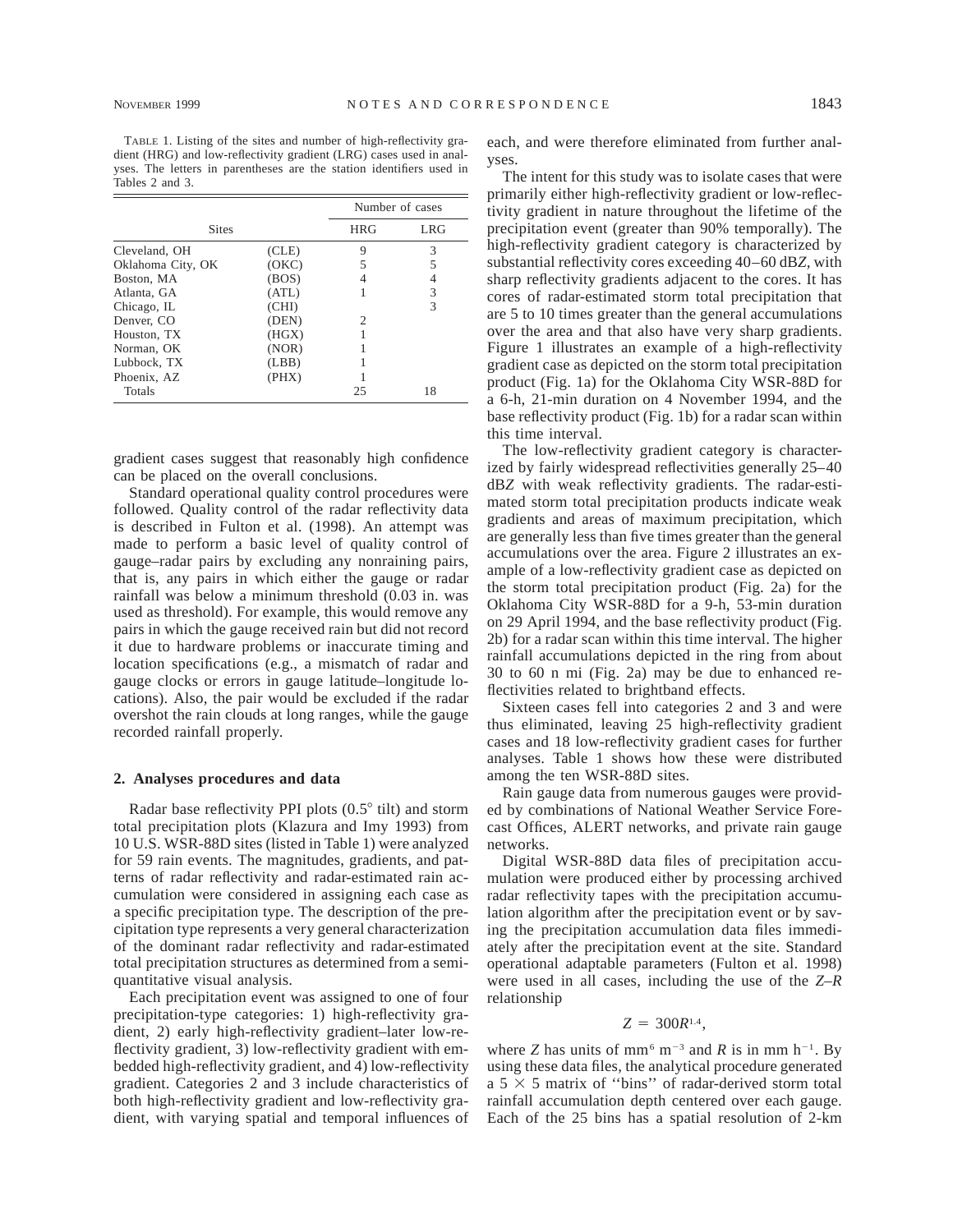

FIG. 1. (a) Oklahoma City, OK, WSR-88D storm total precipitation and (b) base reflectivity products on 4 Nov 1994 for range coverage of 124 n mi (230 km). (a) 1136–1757 UTC. Resolution is 1.1 n mi  $\times$  1.1 n mi (2 km  $\times$  2 km). Maps displayed are range rings at 30 n mi (55.65 km) intervals, radial sector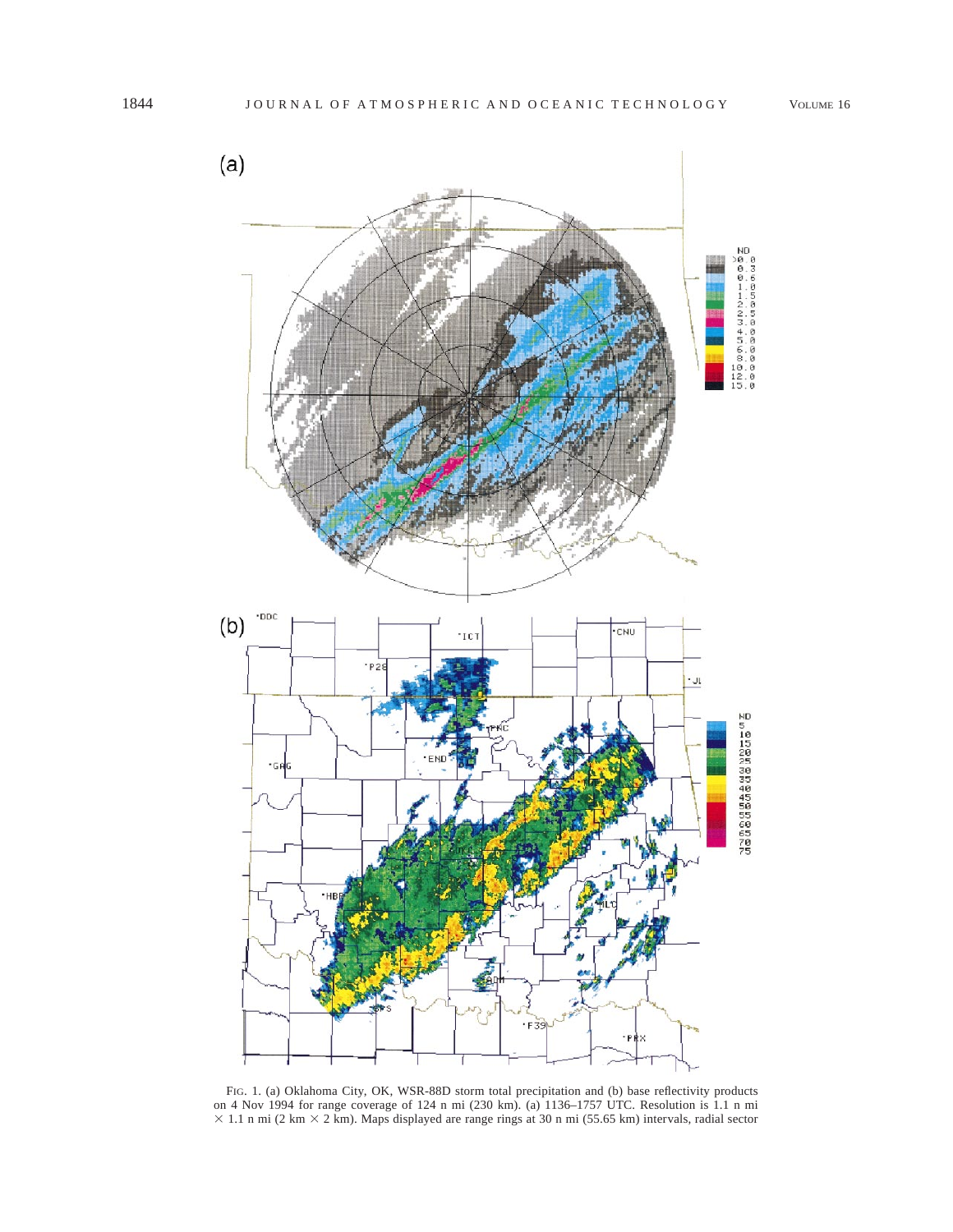radial distance by 1° azimuth angle (about 2 km  $\times$  2 km at 115-km range from radar) and an accumulation resolution of  $0.01$  in. The width of the  $1^\circ$  bin varies from about 0.3 km at close ranges (20 km) to 4 km at the maximum range (230 km) of radar rainfall estimates (Fulton et al. 1998).

For this study, the radar bin that was selected to be compared with each gauge is the bin collocated with the gauge (closest to the latitude and longitude of the associated gauge) and located in the center of the 5  $\times$ 5 matrix of bins.

A valid gauge–radar pair is defined as a pair in which *both* the gauge and radar accumulation values are 0.03 in. or more. Smaller accumulations were omitted in order to remain generally consistent with the concept used by the radar bias calculations in the precipitation adjustment algorithm (Fulton et al. 1998; NOAA 1991) and to reduce errors caused by the minimum precipitation threshold of the rain gauge.

Valid gauge–radar pairs were converted into *G*/*R* ratios by using the method defined in Eq. (1):

$$
G/R = \frac{\sum_{i=1}^{N} G_i}{\sum_{i=1}^{N} R_i},
$$
 (1)

where  $N$  is the number of gauge–radar pairs,  $G_i$  is the *i*th gauge measured storm total rain amount, and  $R_i$  is the radar-estimated storm total rain amount for the  $1^\circ$  $\times$  2 km bin collocated with the *i*th gauge. The *G*/*R* ratio is a mean radar bias factor defined as the sum of the observed amounts at all gauges with rainfall divided by the sum of the radar estimates for those gauges (Wilson and Brandes 1979). A bias factor greater (less) than 1.0 indicates that the radar has underestimated (overestimated) the rainfall. The *G*/*R* ratios were not computed unless there were at least nine valid gauge–radar pairs (i.e., both had values of at least 0.03 in.). Nine pairs were subjectively selected with the intent of making sure a reasonable sample size existed.

#### **3. Results**

Table 2 summarizes the *G*/*R* ratios and rainfall accumulation characteristics for each of 43 precipitation events. Other supporting information is also included (e.g., precipitation type, characteristic gauge amounts, storm duration, and date). The column labeled ''number of gauges'' indicates the number of gauges with valid precipitation that was considered versus the total number of gauges in the network. The entries are listed according to ascending order of the *G*/*R* ratios.

Very different relationships exist between *G*/*R* and the two precipitation types. The corresponding means of the *G*/*R* values were 0.88 for the high-reflectivity gradient cases (computed from 840 *G–R* pairs in 25 cases), which indicates a slight radar overestimate, and 2.23 for the low-reflectivity gradient cases (computed from 799 *G–R* pairs in 18 cases), which indicates a significant radar underestimate. The radar estimated less than half of the gauge-measured accumulations in the low-reflectivity gradient cases.

Brandes et al. (1999) obtained results fairly similar to the high-reflectivity gradient cases discussed above. They compared gauge accumulations with WSR-88D estimates for three precipitation events near Denver, Colorado (June–July 1996), and for nine events near Wichita, Kansas (May–June 1997). The precipitation types in their study were convective storms, most of which were attended by stratiform rain areas. Their analyses procedures were slightly different from those used in the current study. They restricted their comparisons to only gauges located 20–90 km from the radars, only considered reflectivities from the lowest elevation scan  $(0.5^{\circ})$ , and used the average accumulation from several radar bins rather than considering only the bin collocated with the gauge. Their mean *G*/*R* values were (1.07) (132 *G–R* pairs) and 1.05 (377 *G–R* pairs) for the Denver and Wichita area studies, respectively. These numbers are much closer to the 0.88 for the high-reflectivity gradient cases than the 2.23 for the low-reflectivity gradient cases. This should not be surprising since their storms were convective and would be expected to display high-reflectivity gradient characteristics.

As shown in Table 1, the Oklahoma City (OKC) and Boston (BOS) cases were evenly split between highreflectivity gradient and low-reflectivity gradient cases; Oklahoma City had five in each category, and Boston had four. In Table 3 the *G*/*R* ratios (in ranked order) and means of these values for each of these two sites for each precipitation-type category (as listed in Table 2) are shown.

These values are in good agreement with the trends indicated for all the cases lumped together. Table 3 provides evidence that the differences observed between high-reflectivity gradient and low-reflectivity gradient cases are probably not primarily due to differences of radar hardware or calibration characteristics between WSR-88Ds. Brandes et al. (1999) concluded that for well-maintained radars, the storm-to-storm bias varia-

←

lines at 30° intervals, and state boundaries. The color table on the right depicts the intervals of estimated accumulated precipitation in inches. The maximum accumulation is 4.7 in. (11.94 cm). (b) 1503 UTC. The elevation angle is 0.5°, resolution is  $1^\circ \times 0.54$  n mi (1 km). Maps displayed are state and county boundaries and towns. The color table on the right depicts the intervals of reflectivity in units of dB*Z.* The maximum reflectivity is 54 dB*Z.*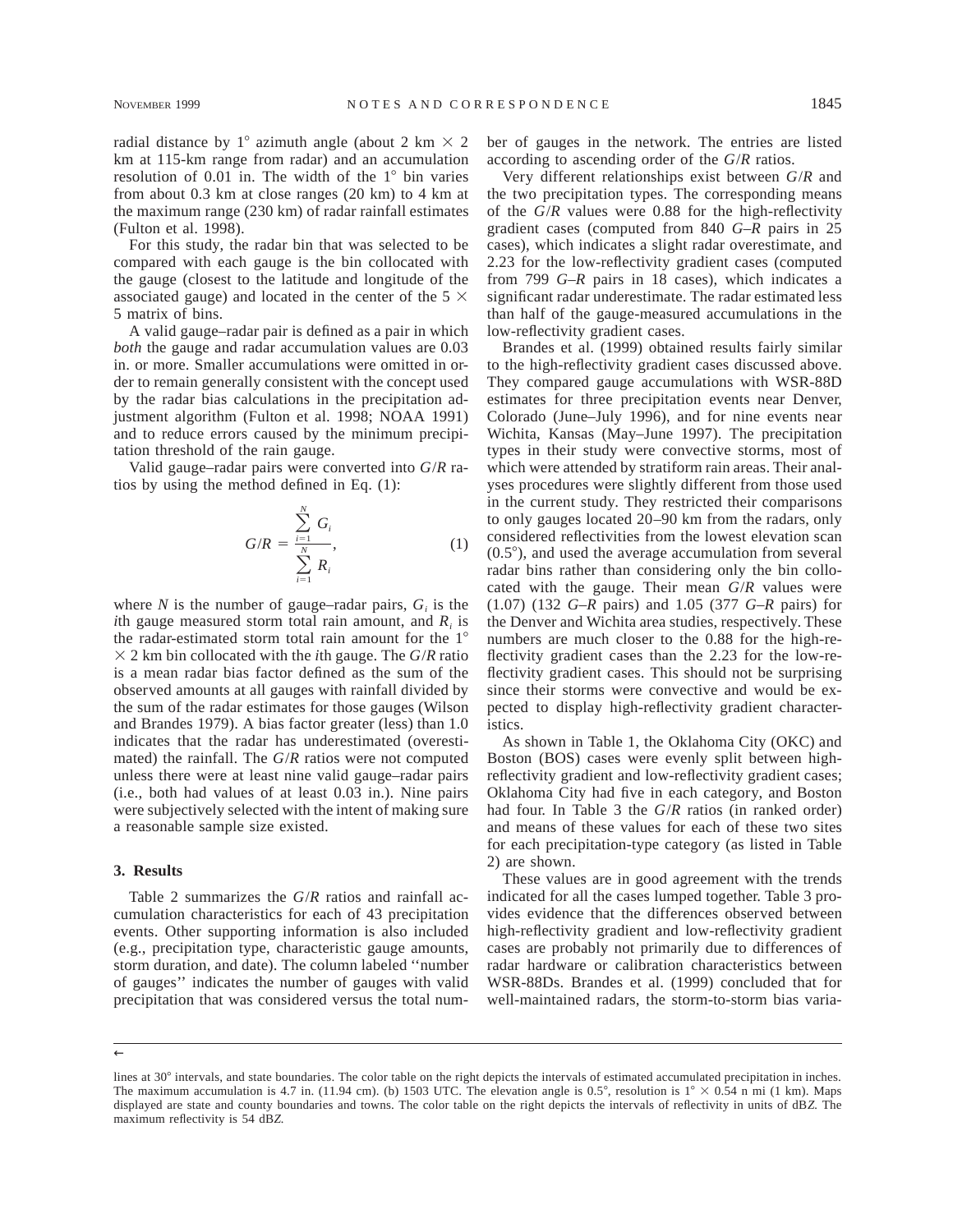

FIG. 2. (a) Oklahoma City, OK, WSR-88D storm total precipitation and (b) base reflectivity products on 29 Apr 1994 for range coverage of 124 n mi (230 km). (a) 1307–2300 UTC. Resolution is 1.1 n mi  $\times$  1.1 n mi (2 km  $\times$  2 km). Maps displayed are range rings at 30 n mi (55.65 km) intervals, radial sector lines at 30° intervals, and state boundaries. The color table on the right depicts the intervals of estimated accumulated precipitation in inches. The maximum accumulation is 1.3 in. (3.3 cm). (b) 1958 UTC. The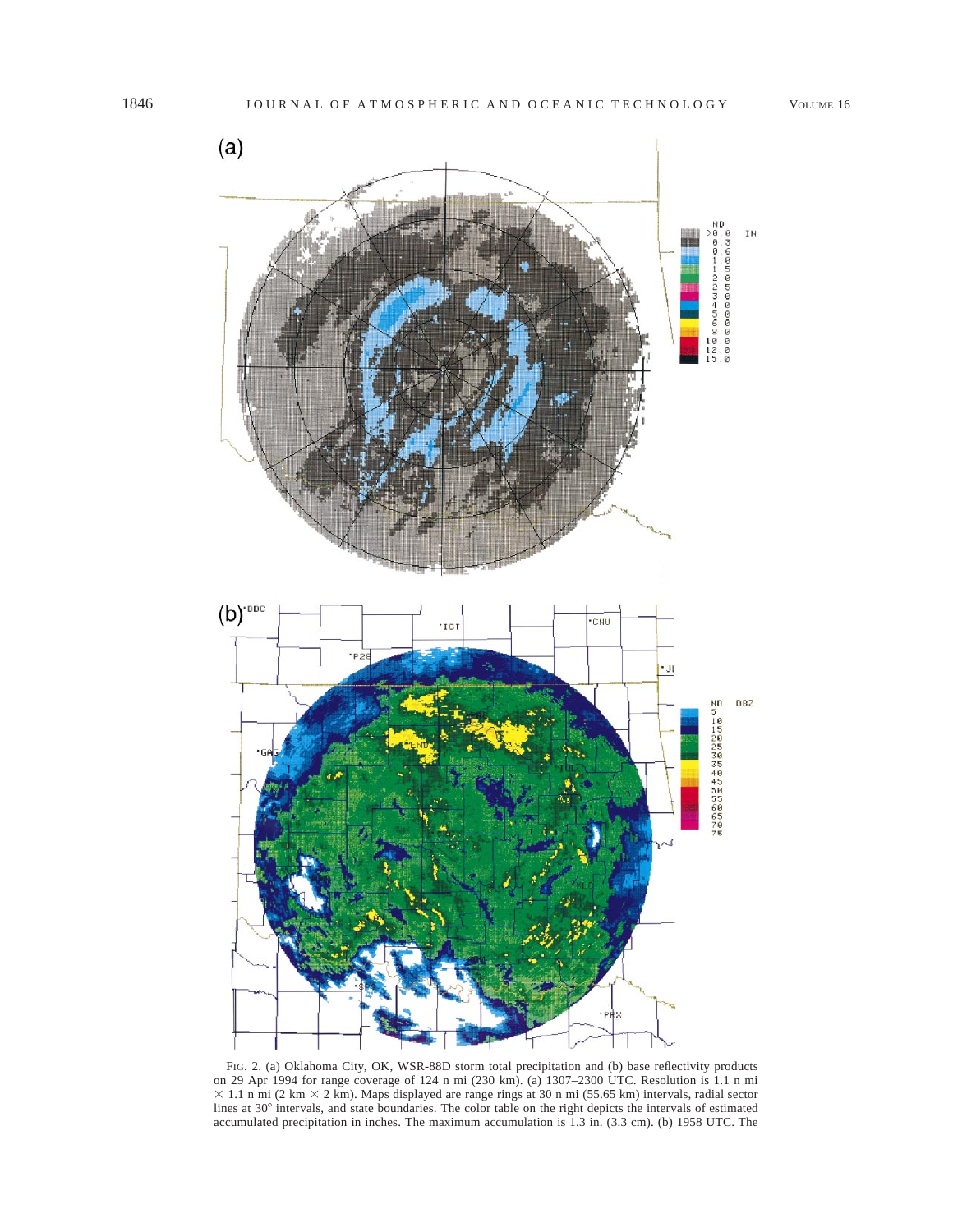tions due to radar hardware calibration should be small and suggested that differences have a meteorological origin.

The *G*/*R* ratio is strongly related to the season (month of occurrence). If the events are subdivided into two groups, 1) June–August and 2) October–January, the corresponding means of the *G*/*R* values from Table 2 are 0.79 and 1.82, respectively. In this dataset, the warm season is characterized by high-reflectivity gradient rainfall, and the cool season generally by low-reflectivity gradient rainfall. There were 18 cases classified as high-reflectivity gradient and 0 cases as low-reflectivity gradient during June–August. There were 3 cases classified as high-reflectivity gradient and 11 cases as lowreflectivity gradient during October–January.

#### *a. Variations with distance from radar*

The *G*/*R* values were computed using Eq. (1) for all cases combined within each precipitation-type classification subdivided into four range categories. The range categories selected were 0–49.9, 50–99.9, 100–149.9, and 150–230 km. These range intervals were subjectively selected to determine general trends of range effects.

The results are shown in Table 4. The *G*/*R* ratios greater than 1.00 indicate overall radar underestimation, and ratios less than 1.00 indicate overall radar overestimation.

For high-reflectivity gradient cases, Table 4 exhibits radar underestimation at the nearest ranges and radar overestimation at middle ranges, which decreases with range to a near-zero bias at the farthest range interval.

A much stronger bias as a function of range is evident in the low-reflectivity gradient cases. The radar underestimated rainfall in all four range categories but much more substantially in the nearest and farthest two range intervals where the underestimates exceeded a factor of 2. Radar underestimates were less than a factor of 2 in the second range category. This improvement was probably due to enhanced radar reflectivities from brightband effects.

Table 4 also lists the number of cases from each precipitation type that was represented in each range interval along with the total number of gauge–radar pairs that was considered in the *G*/*R* computations. None of the four range intervals had valid gauge–radar pairs from all 25 high-reflectivity gradient or 18 low-reflectivity gradient precipitation events. The number of cases represented ranged from 13 to 23 (high-reflectivity gradient) and 14 to 15 (low-reflectivity gradient). The range interval 0–49.9 km had the fewest gauge–radar pairs in both precipitation-type categories: 101 (12% of the total) for high-reflectivity gradient and 143 (18% of the total) for low-reflectivity gradient.

#### *b. Radar versus gauge scatterplots*

Figures 3 and 4 depict comparisons between the radarestimated accumulations and the corresponding rain gauge amounts for all cases in the high-reflectivity gradient and low-reflectivity gradient categories, respectively. If an exact match occurred, the data point would be plotted along the one-to-one line. However, both radar and rain gauge accumulations could be perfect, and the ratio still could be different from 1.0, since the two sample different processes. Thus there is an uncertainty bound associated with each plotted point due to sampling and other estimation effects. Therefore, the scatterplot, and associated linear regression line and corresponding correlation coefficient will have errors related to these uncertainties and should be viewed as displaying general tendencies and trends rather than precise statistical characteristics.

For the high-reflectivity gradient cases (Fig. 3), the linear regression line is fairly closely aligned with the one-to-one line with only slight underestimation shown and a reasonably good correlation coefficient of 0.74. However, the scatter of data points on either side of the one-to-one line still appears fairly substantial.

The low-reflectivity gradient cases (Fig. 4) exhibit significant underestimation by the radar relative to the gauges. Although the correlation coefficient associated with the linear regression line is a fairly low 0.44, the vast majority of data points lie below the one-to-one line, giving strong evidence that the radar underestimated rain amounts quite consistently.

#### **4. Summary and discussion**

Rain gauge measurements were compared with radarestimated storm total precipitation for 43 rain events that occurred at 10 locations. Gauge-to-radar ratios (*G*/*R*) were computed for individual cases and groups of cases.

The *G*/*R* ratio is strongly related to precipitation type, with the mean *G*/*R* slightly less than 1.00 for highreflectivity gradient cases and greater than 2.00 (factor of 2 radar underestimation) for low-reflectivity gradient cases. Both precipitation types indicated radar underestimation at the nearest ranges. However, the highreflectivity gradient cases indicated radar overestimation at farther ranges, while the low-reflectivity gradient cases indicated significant radar underestimation at all ranges.

A possible cause for the underestimation is the typical

<sup>←</sup>

elevation angle is 0.5°, resolution is  $1^\circ \times 0.54$  n mi (1 km). Maps displayed are state and county boundaries and towns. The color table on the right depicts the intervals of reflectivity in units of dB*Z.* The maximum reflectivity is 44 dB*Z.*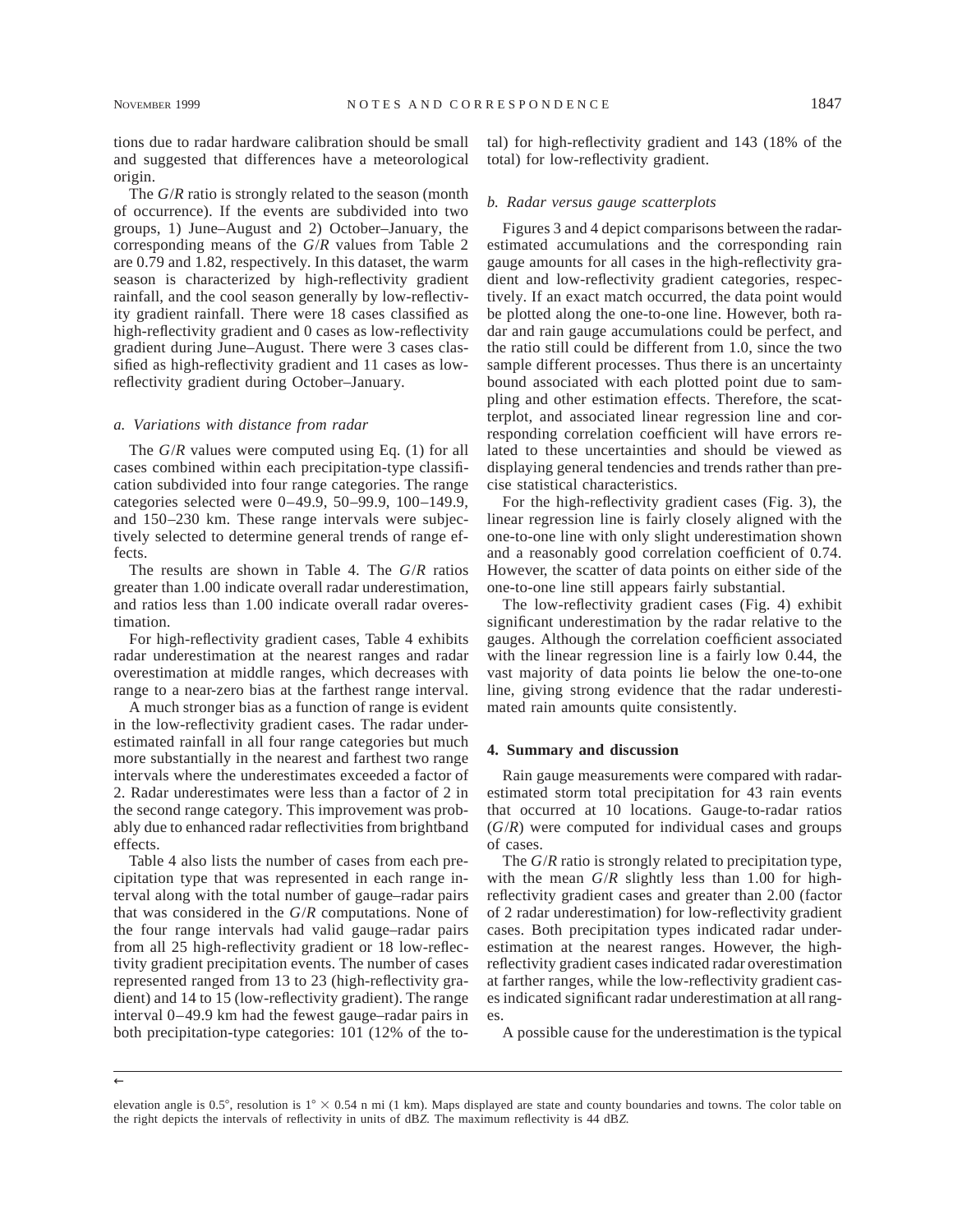|                                                                | c<br>*                                                                           |                                   |
|----------------------------------------------------------------|----------------------------------------------------------------------------------|-----------------------------------|
|                                                                |                                                                                  |                                   |
|                                                                |                                                                                  |                                   |
| $\cdots$                                                       |                                                                                  |                                   |
|                                                                | ed in text. Numb                                                                 |                                   |
| $\sim$ (1)<br>しいさい strust                                      |                                                                                  |                                   |
|                                                                |                                                                                  |                                   |
|                                                                |                                                                                  |                                   |
|                                                                |                                                                                  |                                   |
|                                                                |                                                                                  |                                   |
|                                                                |                                                                                  |                                   |
|                                                                |                                                                                  |                                   |
|                                                                |                                                                                  |                                   |
|                                                                |                                                                                  |                                   |
|                                                                |                                                                                  |                                   |
|                                                                |                                                                                  |                                   |
|                                                                |                                                                                  |                                   |
|                                                                |                                                                                  |                                   |
|                                                                |                                                                                  |                                   |
|                                                                |                                                                                  |                                   |
|                                                                |                                                                                  |                                   |
|                                                                |                                                                                  |                                   |
|                                                                |                                                                                  |                                   |
|                                                                |                                                                                  |                                   |
|                                                                |                                                                                  |                                   |
|                                                                |                                                                                  | e network                         |
|                                                                |                                                                                  |                                   |
|                                                                |                                                                                  |                                   |
| 0 WSR-88D sites (defined in Table 1). The G/R ratios were com- | invalid" means that the case had fewer than nine valid gauge-radar pairs as der- |                                   |
|                                                                |                                                                                  |                                   |
|                                                                |                                                                                  |                                   |
|                                                                |                                                                                  |                                   |
|                                                                |                                                                                  |                                   |
|                                                                |                                                                                  | į                                 |
| $\frac{1}{2}$                                                  | ivity gradient. "Invali-                                                         |                                   |
|                                                                |                                                                                  |                                   |
|                                                                |                                                                                  | ipitation vs the total number of  |
|                                                                | 5.44                                                                             |                                   |
|                                                                |                                                                                  |                                   |
|                                                                |                                                                                  |                                   |
|                                                                |                                                                                  |                                   |
|                                                                |                                                                                  |                                   |
|                                                                |                                                                                  |                                   |
|                                                                |                                                                                  |                                   |
|                                                                | low                                                                              |                                   |
| ١                                                              | II                                                                               |                                   |
|                                                                | J                                                                                |                                   |
|                                                                |                                                                                  |                                   |
| j<br>ı                                                         |                                                                                  | $\ddot{ }$                        |
|                                                                |                                                                                  |                                   |
|                                                                |                                                                                  |                                   |
| an of the                                                      |                                                                                  | ì                                 |
|                                                                | j                                                                                | .<br>י                            |
|                                                                |                                                                                  |                                   |
|                                                                |                                                                                  |                                   |
|                                                                | $rac{1}{\pi}$                                                                    |                                   |
|                                                                |                                                                                  | $-$ 0.000 0.000 0.000 0.000 0.000 |
|                                                                |                                                                                  |                                   |
|                                                                | ¢                                                                                | .<br>.<br>.                       |
|                                                                |                                                                                  |                                   |
|                                                                |                                                                                  |                                   |
|                                                                |                                                                                  | $5 - 20$                          |
|                                                                |                                                                                  |                                   |
| E                                                              |                                                                                  |                                   |

|                       |                   |                         |                     |                            | Gauge amounts (in.) |              |              |              |                                                                   |                                  |           |
|-----------------------|-------------------|-------------------------|---------------------|----------------------------|---------------------|--------------|--------------|--------------|-------------------------------------------------------------------|----------------------------------|-----------|
| Collocated bin<br>G/R | Site              | Precipita-<br>tion type | of gauges<br>Number | Max                        | Min                 | Avg          | Med          | Std dev      | Hours                                                             | Dates<br>Duration                |           |
| 0.36                  | CLE               | ᄑ                       | 13/27               | $\overline{0}$             | 0.04                | 0.33         | 0.24         | 0.35         |                                                                   | 14-16 Jul 95                     |           |
| 0.47                  | OKC               |                         | 21/85               | 1.48                       | 0.03                | 0.27         | 0.09         | 0.44         | 40.5<br>21                                                        | $23 - 24$ Oct 91                 | JOURNAL   |
| 0.51                  | <b>CLE</b>        |                         | 15/24               | 0.51                       | 0.04                | 0.15         | 0.12         | 0.14         | 43.5                                                              | 16-18 Aug 95                     |           |
| 0.52                  | DEN               |                         | 52/134              | 0.90                       | 0.03                | 0.17         | 0.10         | 0.17         | $400$                                                             | $21 - 22$ Jun 94                 |           |
| 0.60                  | <b>DEN</b>        |                         | 90/135              | 1.95                       | 0.04                | 0.46         | 0.32         | 0.42         |                                                                   | 11 Aug 94                        |           |
| 0.68                  | LBB               |                         | 59/85               | 1.64                       | 0.03                | 0.40         | 0.25         | 0.41         |                                                                   | 31 Aug 94                        |           |
| 0.71                  | <b>CLE</b>        |                         | 10/31               | 0.87                       | 0.08                | 0.40         | 0.32         | 0.26         | 24.5                                                              | 23-24 May 95                     | $\Omega$  |
| 0.71                  | <b>BOS</b>        |                         | 21/54               | 0.28                       | 0.03                | 0.10         | 0.06         | 0.07         | 12                                                                | 31 Aug-1 Sep 95                  |           |
| 0.76<br>0.76          | CLE<br>CLE        |                         | 18/24<br>19/24      | $1.42$<br>2.15             | 0.04<br>0.04        | 0.68<br>0.32 | 0.20<br>0.52 | 0.36<br>0.54 |                                                                   | $10 - 11$ Jun 95<br>24-26 Jul 95 |           |
| 0.78                  | <b>BOS</b>        |                         | 41/54               | 2.53                       | 0.04                | 0.45         | 0.30         | 0.51         | $\frac{5}{13}$ $\frac{3}{11}$ $\frac{1}{11}$                      | 2-3 Aug 95                       |           |
| 0.80                  | <b>NOR</b>        |                         | 68/82               |                            | 0.03                | 0.83         | 0.76         | 0.51         |                                                                   | 30-31 Aug 94                     |           |
| 0.83                  | OKC               |                         | 47/47               | $1.75$<br>$1.75$           | 0.06                | 0.82         | 0.80         | 0.41         |                                                                   | 9 Jun 93                         |           |
| 0.87                  | <b>BOS</b>        |                         | 51/54               |                            | 0.08                | 0.43         | 0.24         | 0.43         |                                                                   | $3 - 4$ Jun 95                   |           |
| 0.88                  | OKC               | ᆍ                       | 22/85               | 1.55                       | 0.04                | 0.35         | 0.15         | 0.39         |                                                                   | 25 Jul 91                        |           |
| 0.95                  | CLE               | ᄑ                       | 17/29               | 2.29                       | 0.04                | 0.72         | 0.56         | 0.72         |                                                                   | 27-28 Jun 95                     |           |
| 1.00                  | <b>CHI</b>        |                         | 33/34               | 0.61                       | 0.05                | 0.29         | 0.29         | 0.15         |                                                                   | $20 - 21$ Nov 94                 |           |
| $1.01$                | B <sub>OS</sub>   |                         | 51/54               | 3.18                       | 0.11                | 0.54         | 0.40         | 0.55         |                                                                   | 28-29 Jul 95                     |           |
| 1.03                  | PНX               | ≖                       | 68/158              | 2.05                       | 0.04                | 0.30         | 0.16         | 0.40         |                                                                   | 18-19 Jul 94                     |           |
| 1.04                  | <b>BOS</b>        |                         | 34/54               | 0.67                       | $\overline{0}$ .    | 0.32         | 0.31         | 0.12         | $\alpha$ $8$ $\Gamma$ $\Xi$ $3$ $\Xi$ $\Xi$ $\Xi$ $\Xi$ $\Xi$ $3$ | 25-26 Sep 95                     | A N D     |
| $\Xi$                 | HGX               | Œ                       | 56/59               | 6.13                       | 0.04                | 1.93         | 1.68         | 1.33         |                                                                   | 5-6 May 93                       | $\lambda$ |
| 1.17                  | <b>EHD</b>        |                         | 23/39               | 0.41                       | 0.09                | 0.30         | 0.33         | $0.10\,$     |                                                                   | 15-16 Dec 94                     |           |
| 1.23                  | OKC               | ェ                       | 42/87               |                            | 0.03                | 0.26         | 0.14         | 0.27<br>0.75 |                                                                   | 15 Sep 94                        |           |
| 1.24                  | <b>OKC</b>        | ェ                       | 66/87               | $\frac{13}{3.50}$          | 0.04                | 0.66         | 0.36         |              | $380.5$<br>$7.5$                                                  | 4 Nov 94                         |           |
| 1.35                  | <b>CHI</b>        |                         | 35/39               |                            | 0.47                | 0.89         | 0.88         | 0.16         |                                                                   | 27-28 Nov 94                     |           |
| 1.36<br>1.36          | CLE<br><b>ATL</b> | ェ                       | 90/149<br>15/25     | $1.1430$<br>$1.306$        | 0.08<br>0.04        | 0.50<br>0.42 | 0.40<br>0.33 | 0.30<br>0.37 | $\overline{24}$                                                   | 21-23 Dec 94<br>$26 - 27$ Jul 95 | CEANIC    |
| 1.64                  | CLE               | ェ                       | 18/27               |                            | 0.08                | 0.58         | 0.26         | 0.50         |                                                                   | 20-21 Apr 95                     |           |
| 1.66                  | OKC               |                         | 53/87               |                            | 0.08                | 0.72         | 0.74         | 0.44         |                                                                   | $2 - 3$ May 94                   |           |
| 2.06                  | <b>BOS</b>        |                         | 14/54               | 0.74                       | 0.05                | 0.40         | 0.33         | 0.20         | 98779                                                             | 95<br>30 Apr-1 May               | CHNOLOGY  |
| 2.09                  | <b>OKC</b>        |                         | 78/87               | 2.03                       | 0.04                | 0.60         | 0.50         | 0.44         |                                                                   | 8-9 Nov 94                       |           |
| 2.11                  | <b>ATL</b>        |                         | 41/87               |                            | 0.03                | 0.44         | 0.41         | 0.31         | $\frac{32}{10}$                                                   | 30-31 Oct 94                     |           |
| 2.18                  | <b>OKC</b>        |                         | 57/82               | $1.60$<br>$1.64$<br>$2.76$ | 0.04                | 0.51         | 0.43         | 0.36         |                                                                   | 51<br>30 Oct-1 Nov               |           |
| 2.34                  | CLE               |                         | 27/27               |                            | 0.68                | 1.61         | 1.60         | 0.69         |                                                                   | 5-6 Oct 95                       |           |
| 2.51                  | OKC               |                         | 36/70               | 0.84                       | 0.03                | 0.24         | 0.22         | 0.15         | $\frac{31.5}{17}$                                                 | 30-31 Oct 91                     |           |
| 2.72                  | <b>OKC</b>        |                         | 80/87               | 2.01                       | 0.23                | 1.06         | 1.06         | 0.33         |                                                                   | 29 Apr 94                        |           |
| 2.90                  | <b>ATL</b>        |                         | 120/124             | 3.50                       | 0.03                | 1.09         | $1.00\,$     | 0.73         | 64                                                                | $12 - 15$ Jan 95                 |           |
| 2.98                  | B <sub>OS</sub>   |                         | 54/54               | 3.35                       | 0.84                | 1.84         | .69          | 0.57         | 48.75                                                             | $20 - 22$ Oct 95                 |           |
| Invalid<br>3.92       | <b>BOS</b><br>CLE |                         | 10/26<br>50/54      | 2.14<br>1.63               | 0.48<br>0.12        | $\Box$       | 115          | 0.29<br>0.59 | 17.5<br>22                                                        | 8-9 Mar 95                       |           |
| Invalid               | ЧE                | Ξ<br>ェ                  | 11/76               | 0.65                       | 0.03                | 0.89<br>0.28 | 0.88<br>0.31 | 0.20         | $\circ$                                                           | 6-8 Aug 95<br>30 Oct 94          |           |
| Invalid               | <b>CLE</b>        |                         | 16/31               | 0.48                       | 0.03                | 0.21         | 0.17         | 0.13         |                                                                   | 20-21 Mar 95                     | VOLUME 16 |
| Invalid               | CLE               |                         | 10/27               | 0.48                       | 0.03                | 0.23         | 0.22         | 0.14         | 25                                                                | 3-4 Apr 95                       |           |
|                       |                   |                         |                     |                            |                     |              |              |              |                                                                   |                                  |           |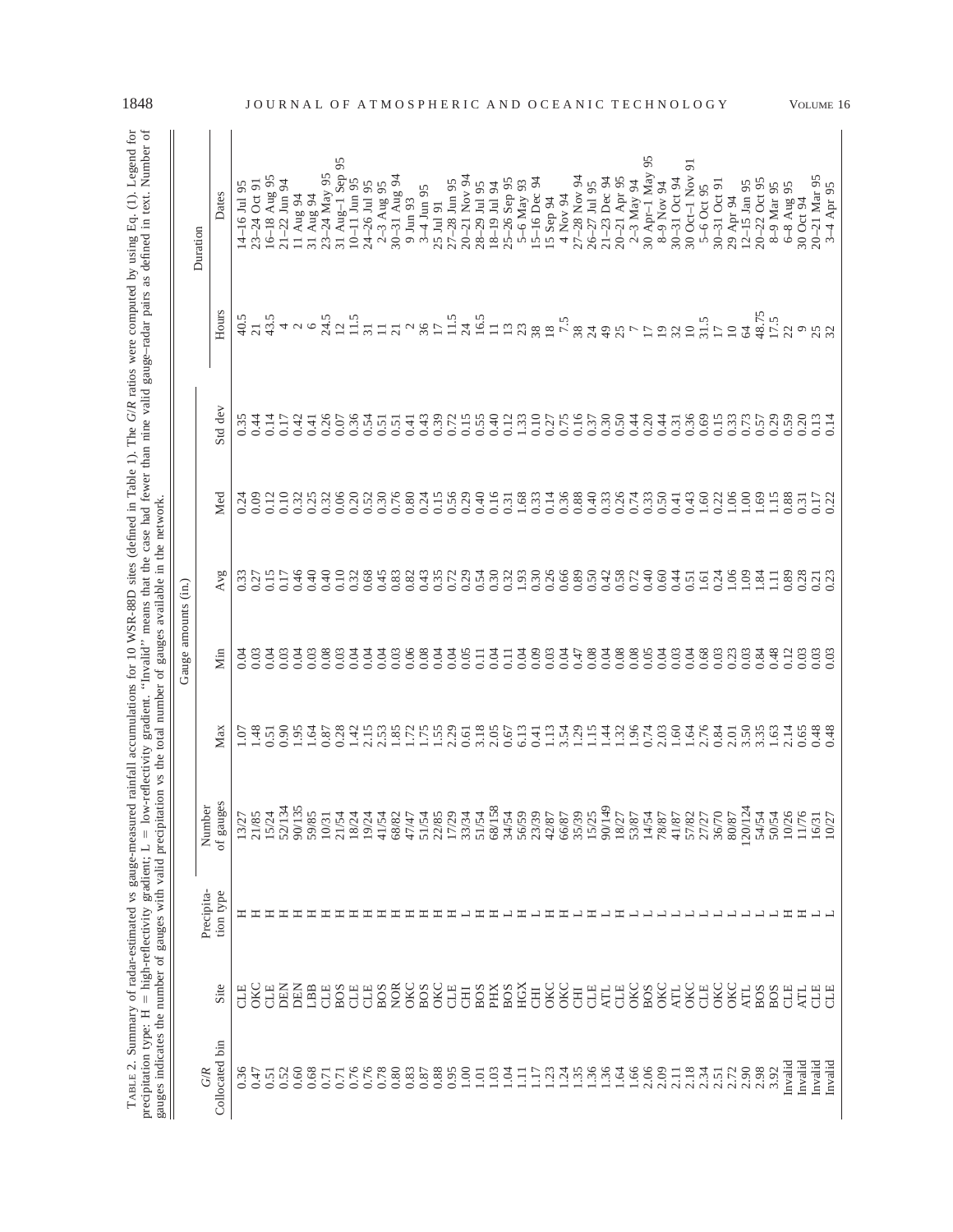TABLE 3. Gauge-to-radar ratios and corresponding mean value for high- and low-reflectivity gradient cases for Oklahoma City and Boston.

| Site       | $G/R$ ratios                 | Mean |
|------------|------------------------------|------|
| HRG cases  |                              |      |
| OKC        | 0.47, 0.83, 0.88, 1.23, 1.24 | 0.93 |
| <b>BOS</b> | 0.71, 0.78, 0.87, 1.01       | 0.84 |
| LRG cases  |                              |      |
| OKC        | 1.66, 2.09, 2.18, 2.51, 2.72 | 2.23 |
| <b>BOS</b> | 1.04, 2.06, 2.98, 3.92       | 2.50 |

reduction of reflectivity with increasing altitude and the radar beam overshooting the rain clouds (lack of detection) at far ranges that is most evident during cool seasons that are dominated by shallow, stratiform rain systems (Fulton et al. 1998). It is likely that many, and perhaps most, of the 18 low-reflectivity gradient cases in this study were primarily stratiform rain systems, although this was not verified via analyses of vertical structures. Joss and Waldvogel (1989) suggested that significant errors in precipitation estimates can occur when the radar beam scans at higher portions of precipitating systems because vertical reflectivity gradients can be substantial.

This underestimation problem can be exacerbated when the WSR-88D precipitation algorithm incorrectly interprets valid radar echoes in the first tilt  $(0.5^{\circ}$  elevation angle) as ground clutter, subsequently chooses the *second* tilt (1.5° elevation angle) to compute precipitation accumulations, and routinely uses the third and fourth tilt  $(2.5^{\circ}$  and  $3.5^{\circ}$  elevation angles) near the radar. Smith et al. (1996) reported significant underestimation of rainfall within 40-km range of the WSR-88D radar due to bias in reflectivity observations at higher tilt angles.

The use of an inappropriate *Z–R* relationship may also be a significant contributor to the radar underestimates that occurred for the low-reflectivity gradient cases. Better WSR-88D estimates of rain accumulation might result if a stratiform-based *Z–R* relationship is used for low-reflectivity gradient precipitation events. The NE-XRAD program has already authorized the use of another *Z–R* relationship for maritime tropical storms (Fulton et al. 1998).



25 High-Reflectivity Gradient Cases

FIG. 3. Scatterplot of radar vs gauge accumulation values for 25 high-reflectivity gradient cases. The one-to-one line (dashed line) is the line of perfect correlation. The *G–R* pairs (data points) are all of the gauge–radar pairs in which both the gauge and radar accumulations are greater than 0.03 in. (0.076 cm). Linear fit (solid line) is the linear regression line with the correlation coefficient (*R*) specified in the key.

Variations in *Z–R* relationships from storm to storm are expected because of the large number of *Z–R* relationships that have been documented, as well as the variations in drop size distributions that occur within a storm (Wilson and Brandes 1979). Brandes et al. (1999) concluded that a primary source of storm-to-storm bias is due to variations in drop size distributions. Future studies to develop improved *Z–R* relationships should consider not only gauge measurements and associated observations of radar reflectivity but also measured or computed drop size distributions. Distrometers can be used to measure drop size distributions; however, their sampling volume is quite small compared with the radar sampling volume. Sodars and radar wind profilers can

TABLE 4. *G*/*R* ratios for high-reflectivity gradient (HRG) and low-reflectivity gradient (LRG) precipitation types in four range categories. The *G*/*R* ratios were computed using Eq. (1). Shown are the number of gauge–radar pairs considered in computation of *G*/*R.* Number of cases that contributed gauge–radar pairs out of a total possible of 25 HRG and 18 LRG precipitation events are shown in parentheses.

|                                 |            |             | Range (km)    |             |
|---------------------------------|------------|-------------|---------------|-------------|
|                                 | $0 - 49.9$ | $50 - 99.9$ | $100 - 149.9$ | $150 - 230$ |
| $G/R$ for HRG                   | 1.18       | 0.79        | 0.79          | 0.97        |
| $G/R$ for LRG                   | 2.29       | 1.57        | 2.33          | 2.88        |
| Number of HRG gauge-radar pairs | 101        | 239         | 256           | 244         |
| (number of cases)               | (13)       | (16)        | (23)          | (22)        |
| Number of LRG gauge-radar pairs | 143        | 197         | 259           | 200         |
| (number of cases)               | (15)       | (15)        | (14)          | (15)        |